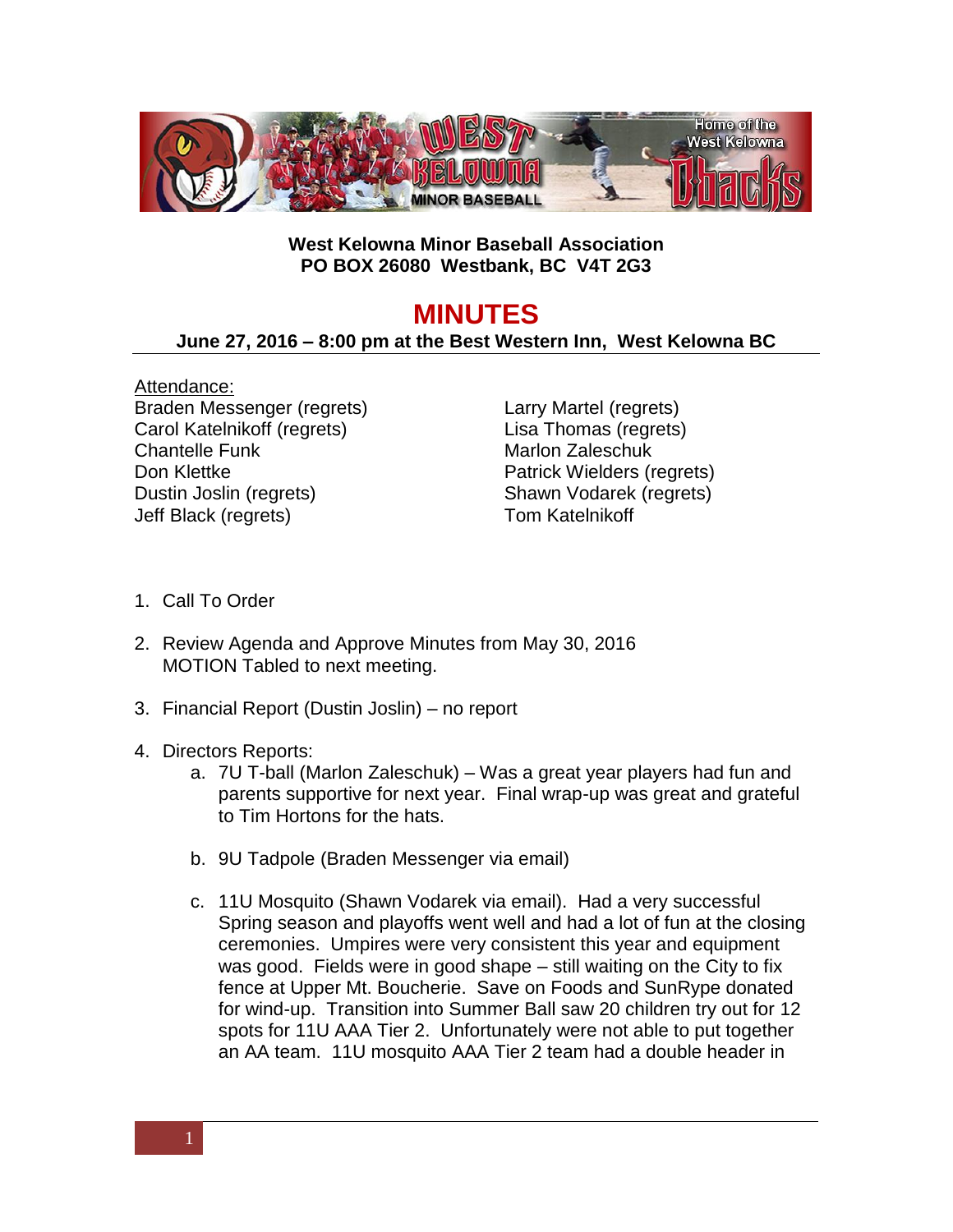Kamloops on Sunday, June 26. Great facilities and hosts. Have lots of planning to do for provincials, looking forward to the busy month ahead.

- d. 13UPee Wee (Patrick Wielders via email)
- e. 15U Bantam (Carol Katelnikoff via email). 15U playoffs are going on now as were delayed due to weather.
- f. 18U Midget (Larry Martel) Season went well. Challenges at this level having enough players to attend due to graduation etc.
- g. Uniform (vacant) please drop off returned uniforms for 11U and 13U to Carol.
- h. Equipment (Patrick Wielders via email)
- i. Head Coach (Tom Katelnikoff). Thank you to all the coaches who have volunteered their time for the 2016 spring season and thank you to head coaches heading up the summer teams at 11U, 13U, 15U and 18U levels.
- j. Umpire in Chief (Don Klettke). Touched base with Darcy Rycz (umpire in chief central Okanagan baseball association). Some suggestions for supporting the umpires at 11U.
- k. Concession (Carol Katelnikoff via email). Concession has been a very good year and we still have the month of July that will be open.
- l. Fundraising (Jeff Black) no report
- m. VOC rep (Larry Martel). Recommend the approval to send the VOC catalogue to players and parents and post on the WKMBA website.
- n. Registrar/Webmaster (Lisa Thomas) no report
- 5. 1st Vice President (Vacant)
- 6. 2nd Vice President (Don Klettke) Photos have wrapped up and have been distributed to players.
- 7. President's Report: (Tom Katelnikoff) This year the Association had a record number of registrations and adapted well. Have met with the City of West Kelowna and parks officials as we make plans to host the 11U tier 2 Provincials. We are looking at repairs to fence etc.